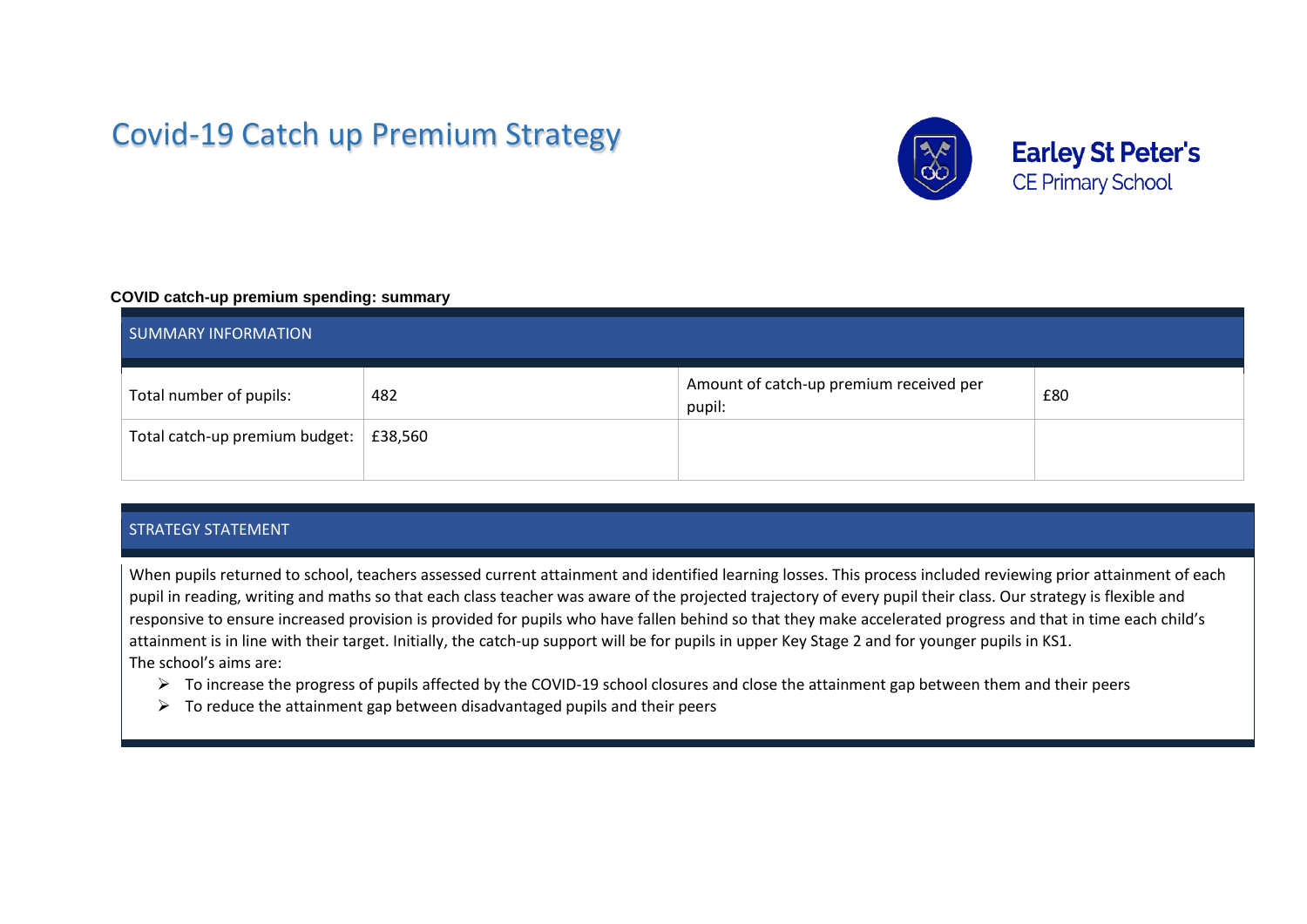## BARRIERS TO FUTURE ATTAINMENT

| Academic barriers: |                                                                                                                           |  |  |
|--------------------|---------------------------------------------------------------------------------------------------------------------------|--|--|
|                    | KS2 pupils in Year 6 support in comprehension to reach ARE                                                                |  |  |
|                    | KS2 pupils in Year 5/6 support for SPAG to reach ARE                                                                      |  |  |
| iii                | KS2 pupils in maths for most children to reach ARE – focus on fluency, rapid recall and revisiting calculation strategies |  |  |
| IV                 | KS1 pupils requiring additional phonic support to aid decoding and fluency in reading                                     |  |  |
|                    | KS1 booster groups for the lowest 20% of attainers in core subjects                                                       |  |  |

|         | I dentified impact of lockdown                                                                                                                                                                                                                                                                                                                                                                                                                                                                              |
|---------|-------------------------------------------------------------------------------------------------------------------------------------------------------------------------------------------------------------------------------------------------------------------------------------------------------------------------------------------------------------------------------------------------------------------------------------------------------------------------------------------------------------|
| Maths   | Specific content has been missed during the lockdowns which had led to gaps in learning and a delay in the delivery of the planned sequence of<br>learning. Recall of basic skills has been noted for the majority of children – mathematical fluency has been identified as some children are not able<br>to recall addition facts as quickly as they previously did. Times tables need to be re-learned and practised regularly. Some calculation strategies need<br>to be re-visited in all year groups. |
| Writing | Across the school, children's writing skill have been impacted negatively. Focus on writing and stamina required to complete writing tasks has been<br>identified as an issue in all cohorts. Focus on presentation is required and for younger children handwriting formation needs to be re-learned.                                                                                                                                                                                                      |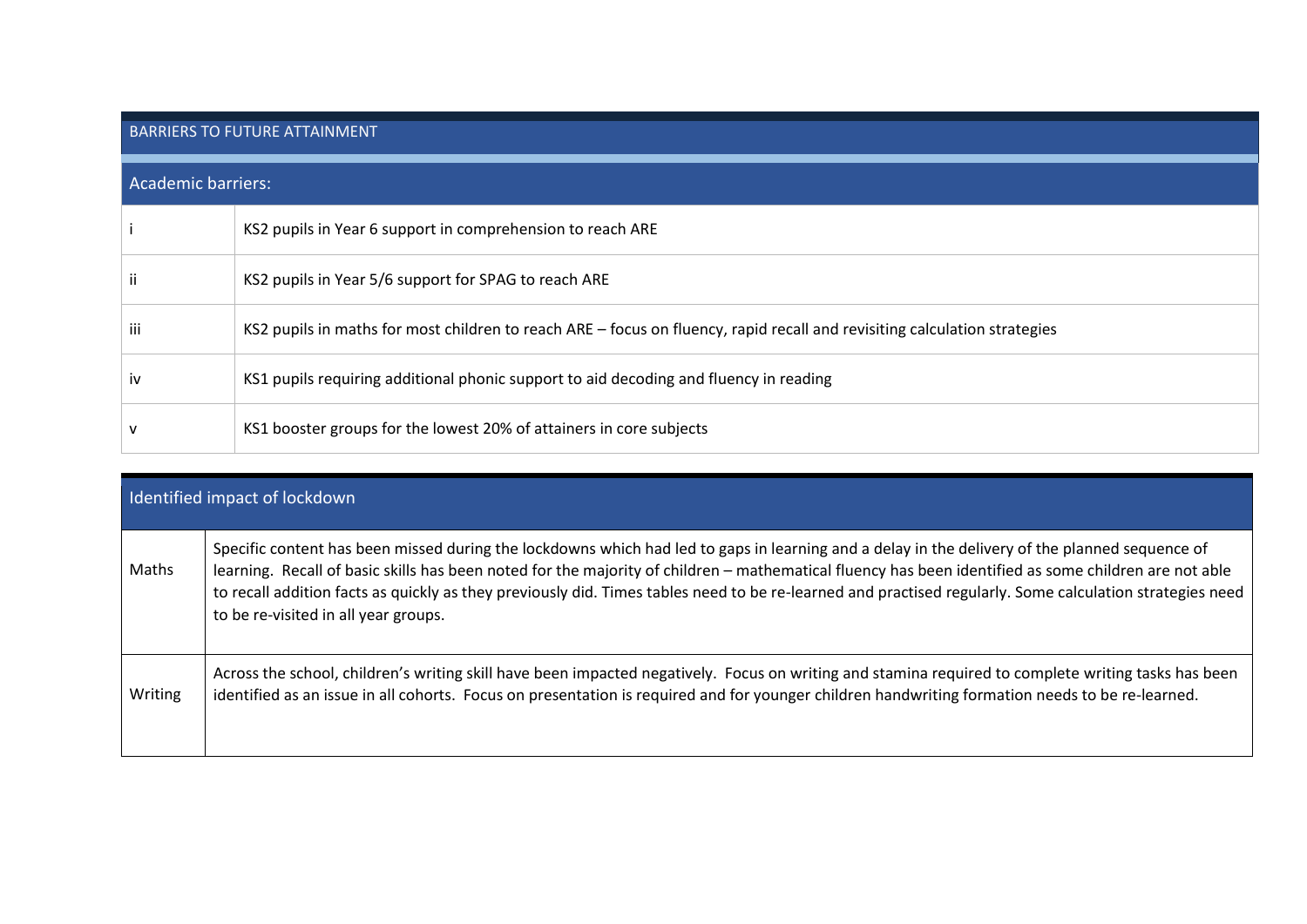| Reading                                                                      | For the younger children gaps in phonic knowledge and application need to be addressed. Despite a focus on the preparation of high quality reading<br>resources during the lockdown, children are less fluent in their reading, especially in the lower year groups. The gap between those children that<br>read widely during lockdown and those children who did not is now wider.                                                     |                                             |                                                       |                                                  |                      |                               |  |  |
|------------------------------------------------------------------------------|------------------------------------------------------------------------------------------------------------------------------------------------------------------------------------------------------------------------------------------------------------------------------------------------------------------------------------------------------------------------------------------------------------------------------------------|---------------------------------------------|-------------------------------------------------------|--------------------------------------------------|----------------------|-------------------------------|--|--|
| Non-core                                                                     | There are now significant gaps in knowledge - whole units of work have not been taught meaning that children are less able to access pre-requisite<br>knowledge when learning something new and they are less likely to make connections between concepts and themes throughout the curriculum.<br>Children have also missed out on the curriculum experiences that are designed to enhance learning such as workshops, trips, visitors. |                                             |                                                       |                                                  |                      |                               |  |  |
| <b>Wellbeing</b>                                                             | We recognise the impact the lockdown has had on the mental health of some of our children and families. There are some children who have been<br>happier learning at home and find the transition back to school more challenging and there are others whose mental health has deteriorated during<br>this time and require additional support.                                                                                          |                                             |                                                       |                                                  |                      |                               |  |  |
| Planned expenditure for current academic year<br>Quality of teaching for all |                                                                                                                                                                                                                                                                                                                                                                                                                                          |                                             |                                                       |                                                  |                      |                               |  |  |
| <b>Action</b>                                                                |                                                                                                                                                                                                                                                                                                                                                                                                                                          | Intended outcome<br>and success<br>criteria | What's the evidence and<br>rationale for this choice? | How will you make sure it's<br>implemented well? | <b>Staff</b><br>lead | When will you<br>review this? |  |  |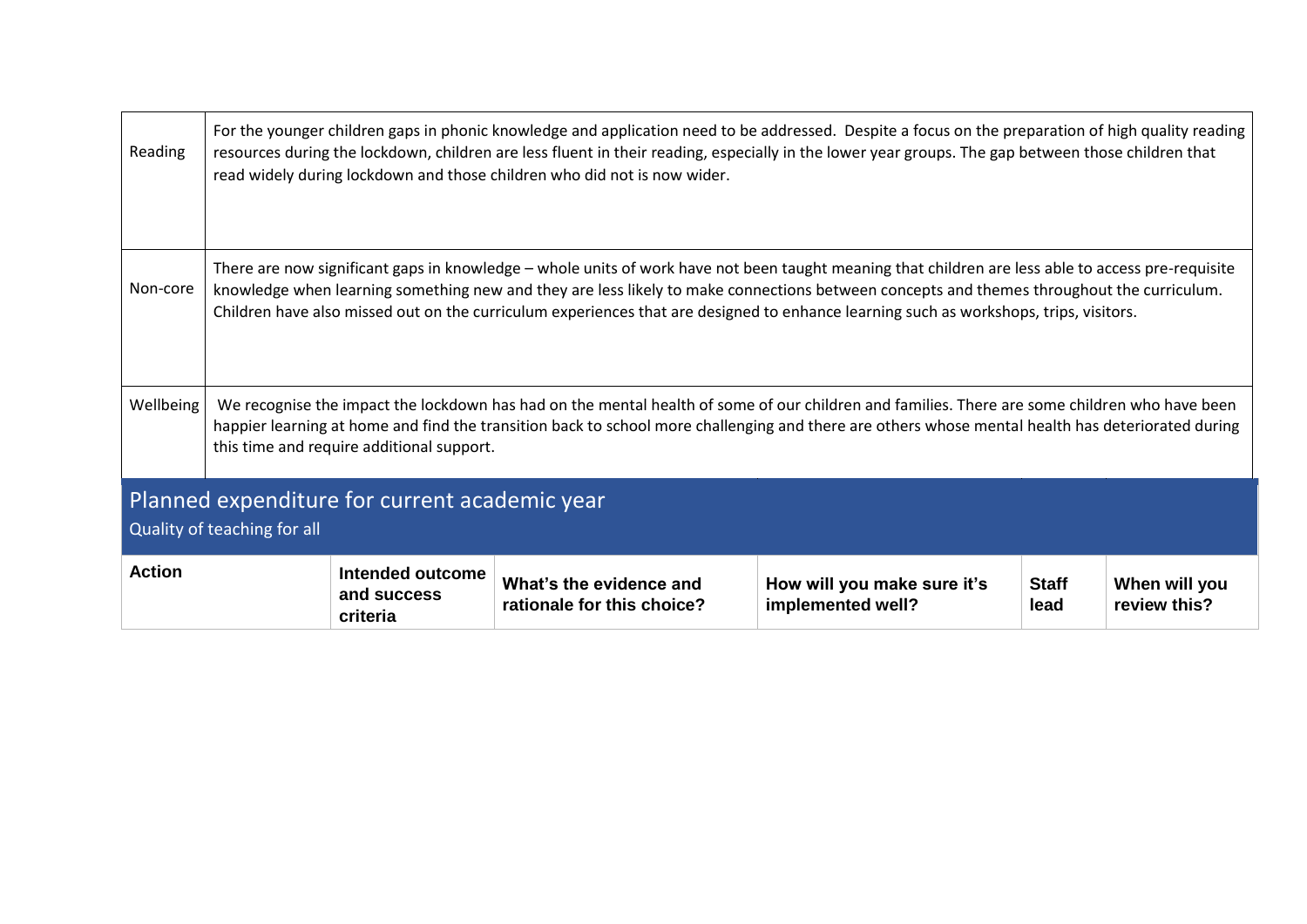| Ensure all teaching staff<br>identify those who require<br>catch up<br>Provide training for all staff<br>that are required to<br>support<br>Complete effective<br>assessments - formative<br>and summative<br>Provide training for<br>effective remote online<br>learning | Staff will have<br>identified the<br>individual needs of<br>the children and will<br>have put the<br>appropriate<br>provision to aid with<br>catch up in place and<br>have evaluated its<br>effectiveness | EEF research shows effective<br>interventions and QFT result in<br>good gains | SLT will ensure that teaching is of a<br>high quality and that groups are<br>provided for.<br>SLT to monitor results and<br>challenge<br>underperformance through Pupil<br>Progress meetings | <b>SLT</b>           | Half termly pupil<br>progress meetings |  |
|---------------------------------------------------------------------------------------------------------------------------------------------------------------------------------------------------------------------------------------------------------------------------|-----------------------------------------------------------------------------------------------------------------------------------------------------------------------------------------------------------|-------------------------------------------------------------------------------|----------------------------------------------------------------------------------------------------------------------------------------------------------------------------------------------|----------------------|----------------------------------------|--|
| Total budgeted cost: £9,700                                                                                                                                                                                                                                               |                                                                                                                                                                                                           |                                                                               |                                                                                                                                                                                              |                      |                                        |  |
| Targeted support                                                                                                                                                                                                                                                          |                                                                                                                                                                                                           |                                                                               |                                                                                                                                                                                              |                      |                                        |  |
| <b>Action</b>                                                                                                                                                                                                                                                             | <b>Intended outcome</b><br>and success<br>criteria                                                                                                                                                        | What's the evidence and<br>rationale for this choice?                         | How will you make sure it's<br>implemented well?                                                                                                                                             | <b>Staff</b><br>lead | When will you<br>review this?          |  |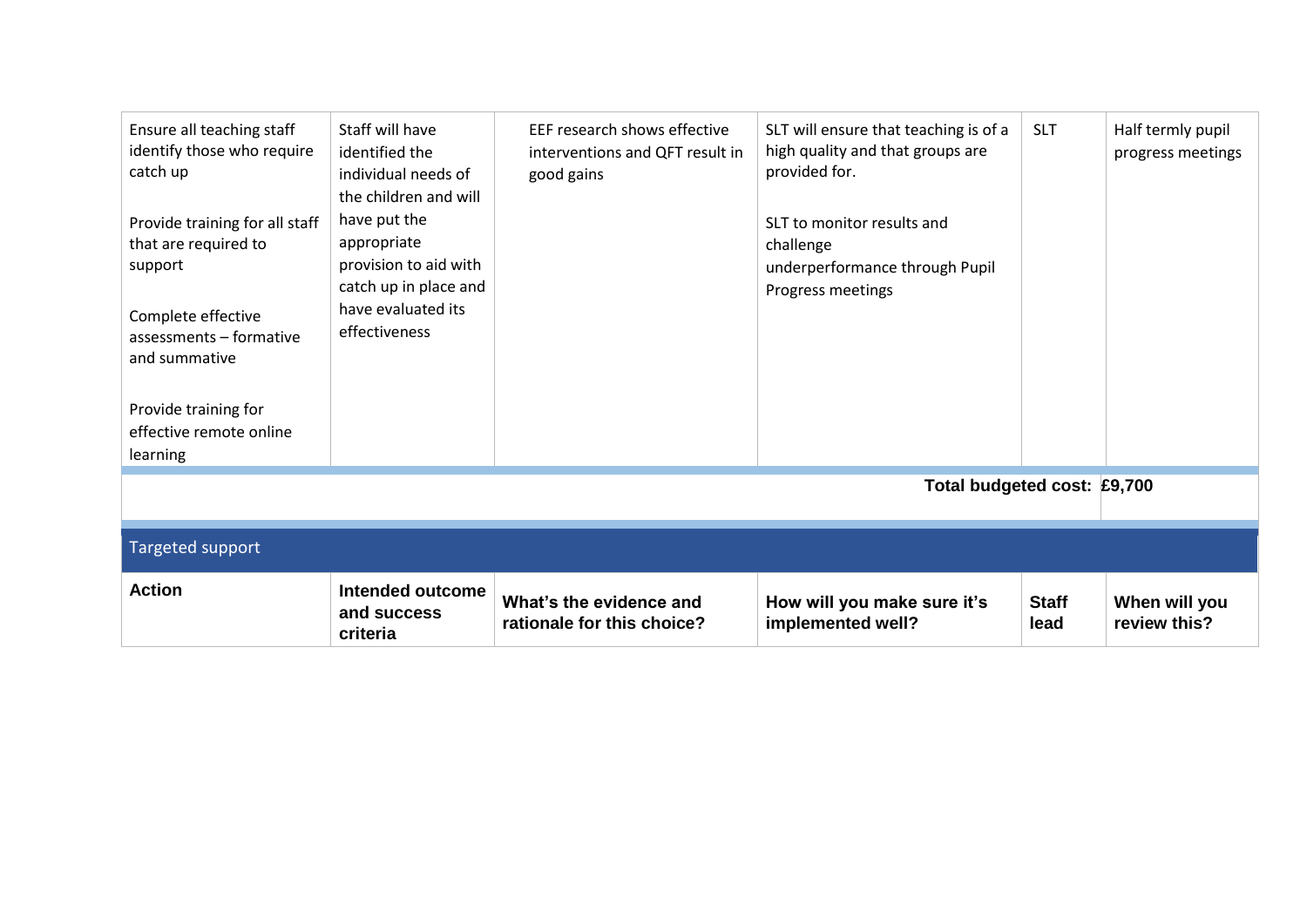| Employment of a<br>qualified teacher to<br>support pupils in<br>comprehension and<br><b>SPAG</b>                                                    | Improvement in<br>percentage of pupils<br>and SPAG by the end of<br>KS <sub>2</sub>                                                           | Assessments identify children who<br>have fallen behind their projected<br>reaching ARE in reading attainment based on KS1 attainment<br><b>EEF Reading comprehension</b><br>strategies focus on the learners'<br>understanding of written text. 6<br>months additional progress            | Monitor progress through pupil<br>progress meetings and<br>discussion with class teachers                | KS2 Leader and<br><b>SLT</b>        | Termly review |
|-----------------------------------------------------------------------------------------------------------------------------------------------------|-----------------------------------------------------------------------------------------------------------------------------------------------|---------------------------------------------------------------------------------------------------------------------------------------------------------------------------------------------------------------------------------------------------------------------------------------------|----------------------------------------------------------------------------------------------------------|-------------------------------------|---------------|
| Employment of<br>additional TA in KS1 to<br>support additional<br>phonics group and<br>lowest 20% of attainers<br>in each class across the<br>week. | Improvement in<br>phonics attainment in<br>Year 1.<br>Improvement in<br>progress in reading,<br>writing and maths for<br>lowest 20% of pupils | EEF Phonics approaches have been<br>consistently found to be effective in<br>supporting younger readers to master<br>the basics of reading, with an average<br>impact of an additional four months'<br>progress.<br>Assessments identify lower attainers<br>who have fallen further behind. | Monitor progress through pupil KS1 Leader and<br>progress meetings and<br>discussion with class teachers | <b>SLT</b>                          |               |
| Invest in resources to<br>embed a CPA approach in a deep understanding<br>mathematics across the<br>school.                                         | To help pupils develop<br>of maths concepts and pupils<br>improve outcomes in<br>EYFS, and KS1                                                | Identification of gaps in mathematical<br>conceptual development in younger                                                                                                                                                                                                                 | Monitor progress through pupil<br>progress meetings and<br>discussion with class teachers                | <b>EYFS /KS1 Leaders</b><br>and SLT |               |
|                                                                                                                                                     |                                                                                                                                               |                                                                                                                                                                                                                                                                                             |                                                                                                          | Total budgeted cost: £18,858        |               |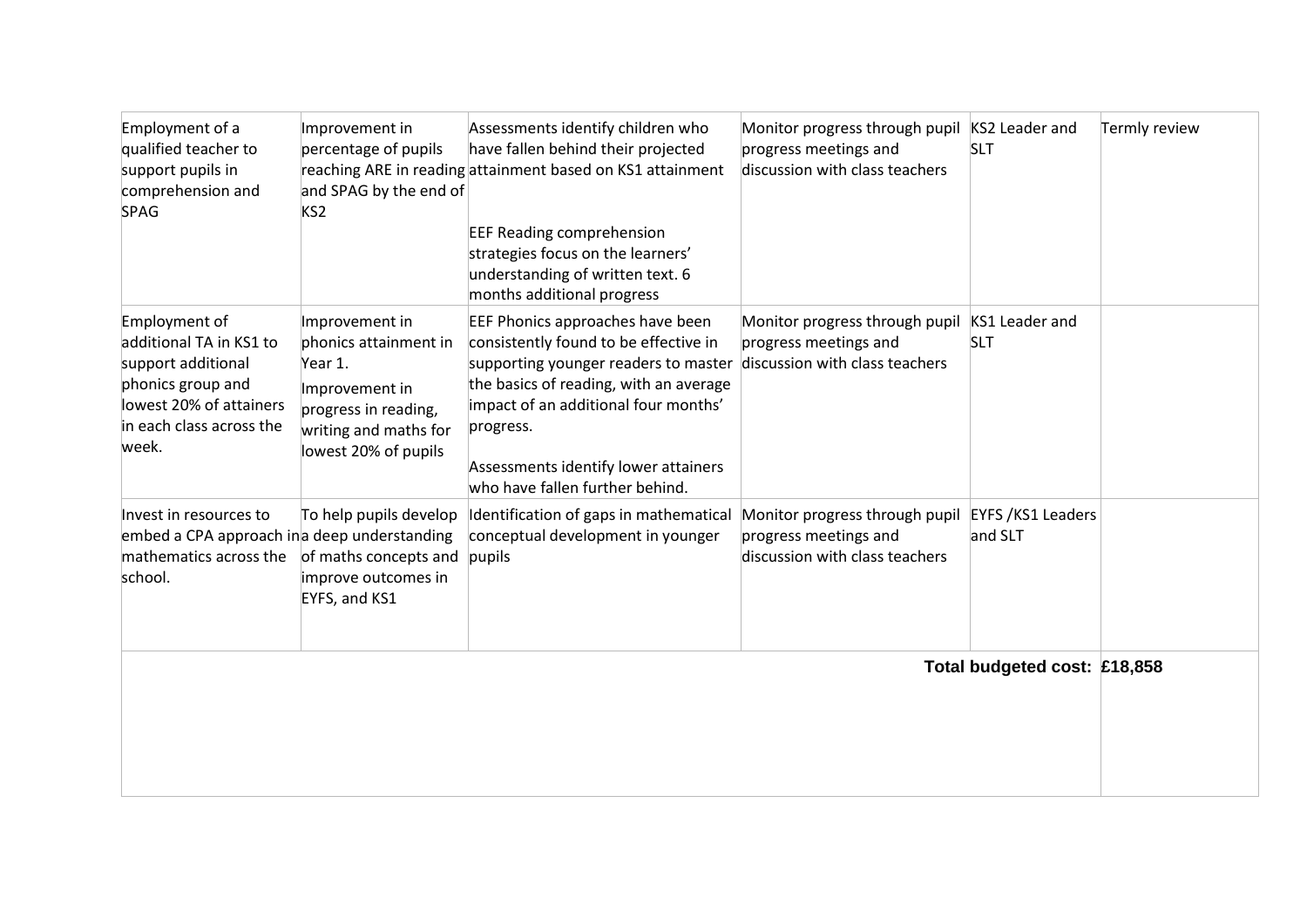| Other approaches                                               |                                                                                                  |                                                                                                                                                                                                                                                                                                                                                                                                                                                                                                                                     |                                                                           |                   |                                     |
|----------------------------------------------------------------|--------------------------------------------------------------------------------------------------|-------------------------------------------------------------------------------------------------------------------------------------------------------------------------------------------------------------------------------------------------------------------------------------------------------------------------------------------------------------------------------------------------------------------------------------------------------------------------------------------------------------------------------------|---------------------------------------------------------------------------|-------------------|-------------------------------------|
| <b>Action</b>                                                  | Intended outcome                                                                                 | What's the evidence and<br>and success criteria rationale for this choice?                                                                                                                                                                                                                                                                                                                                                                                                                                                          | How will you make sure it's<br>implemented well?                          | <b>Staff lead</b> | When<br>will<br>you<br>review this? |
| Increase hours for<br>the school's<br>Pastoral Support<br>Link | Provide support to a<br>and families identified<br>to receive positive<br>mental health support. | The school has identified a growing<br>larger number of pupils number of pupils and families<br>requiring support in order to transition and identify next steps.<br>successfully back into the school<br>learning environment.<br><b>EEF - Social and Emotional Learning</b><br>Interventions which target social and<br>emotional learning (SEL) seek to<br>improve pupils' interaction with others<br>and self-management of emotions,<br>rather than focusing directly on the<br>academic or cognitive elements of<br>learning. | Regular meeting with SLT and<br>PSL to review pupils and families         | <b>PSL</b>        | <b>HALF TERMLY</b>                  |
| <b>Boxhall Subscription</b><br>and training                    | To provide entry and<br>exit data for pupils<br>identified for support.                          | Early identification through<br>observation skills will enable staff to<br>understand children's difficulties and<br>set appropriate targets to reinforce<br>appropriate behaviour, skills and self-<br>esteem.                                                                                                                                                                                                                                                                                                                     | Review of targets set with PSL<br>and class teacher and report to<br>SLT. | <b>PSL</b>        | Half termly                         |
| <b>Total budgeted cost:</b>                                    |                                                                                                  |                                                                                                                                                                                                                                                                                                                                                                                                                                                                                                                                     |                                                                           |                   | £10,002                             |